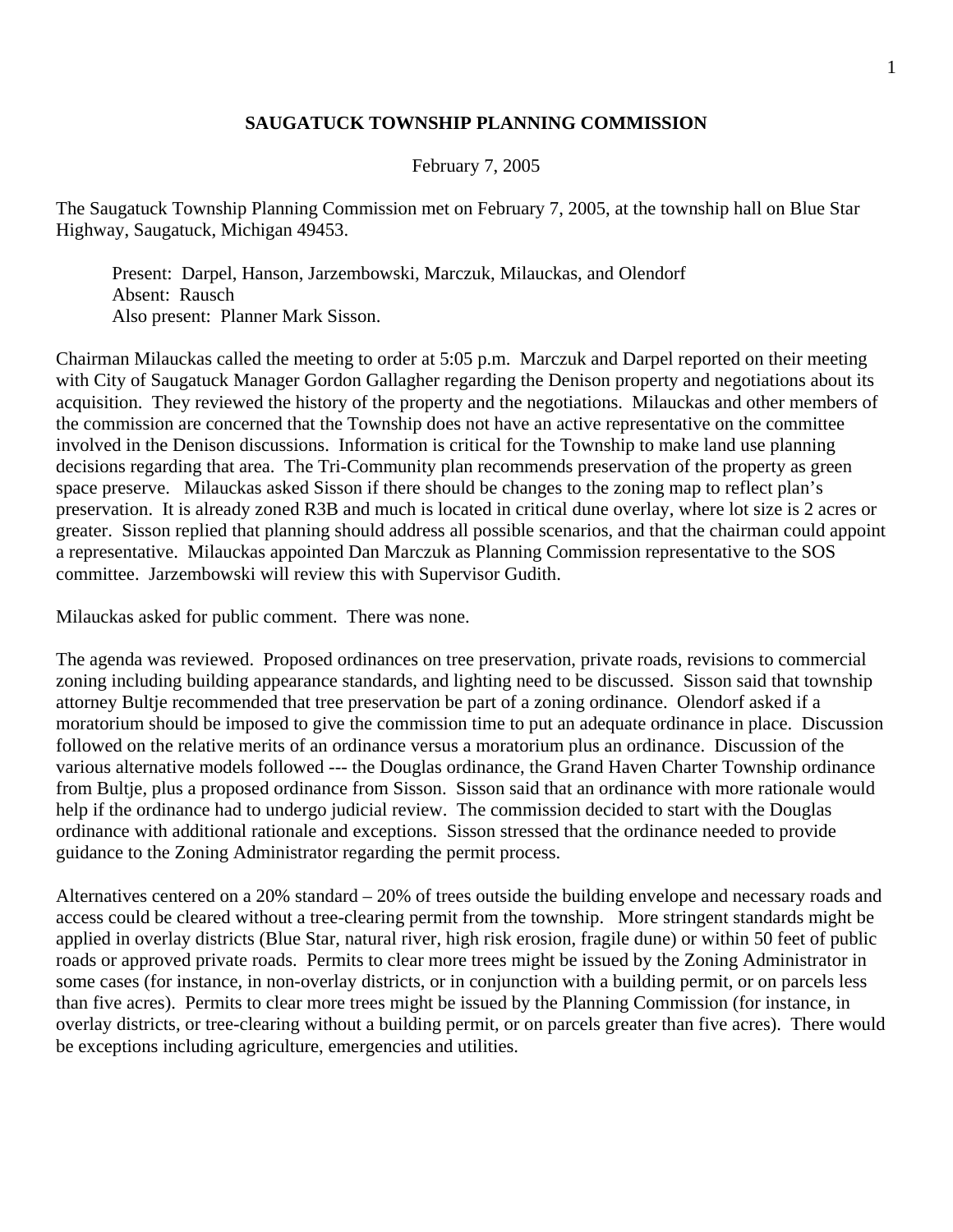Milauckas asked if the community would have been concerned about tree preservation at Exit 36 if trees in the roadfronts had been preserved. Jarzembowski said he thought no one would have been concerned if roadfront trees had been preserved. Another proposal discussed prohibiting clearcutting of an area of 10,000 square feet (or 20,000 square feet).

Sisson said that the tree clearing ordinance could use the overlays that currently exist, plus creating another "overlay" that would include all land within 50 feet of a public or approved private road. Article VI Exceptions in Sisson's sample tree protection ordinance were reviewed and approved. Milauckas said that a homeowner's discretion provision needed to be included to allow landowners to cut down trees without a specific reason if they wanted. He asked if what quantity of trees needed to be preserved to keep the rural character of the township. Darpel proposed that a permit be required to clear trees over 6 inches diameter breast height within 50 feet of a public road right of way or an approved private road, or in any overlay district. There would be exceptions as shown in Article VI of the sample ordinance, as well as an owner discretion exception. Sisson was asked to draft ordinance language embodying these points, and to distribute that language to the commissioners.

A moratorium was discussed. It would stop the music so additional tree clearing would not take place to get in under the wire before a tree preservation ordinance is enacted.

A motion was proposed by Darpel, supported by Marczuk. It recommends that the Township Board, as advised by counsel, enact a moratorium until an ordinance is enacted but no longer than six months, on the removal of trees over 6 inches d.b.h. (diameter breast height) to enable the Planning Commission to write a tree preservation ordinance. The moratorium would prohibit the cutting of trees within 100 feet of a public road throughout the Township. The following activities would be permitted under the moratorium unless otherwise prohibited by statute or township ordinance:

- Necessary clearing to proceed with construction under an approved building permit or an approved site plan
- Tree removal or transplanting occurring during use of land for agriculture or the operation of a commercial nursery or tree farm, provided, this exception shall only be applicable if the commercial nursery or tree farm has been licensed with the State of Michigan and in operation on the property for three years or more, or the property owner records an affidavit that the commercial nursery or tree farm shall continue in active operation for a period of no less than five years.
- Tree removal or transplanting for conservation of soil, vegetation, water, fish, wildlife, and other natural resources.
- Actions made necessary by an emergency, such as tornado, windstorm, flood, freeze, dangerous and infectious insect infestations or disease, or other disaster, in order to prevent injury or damage to persons or property or restore order.
- Repair or maintenance work performed by public utilities necessitating the trimming or cutting of trees.
- Removal or trimming of dead, diseased or damaged trees, where the damage resulted from an accident or nonhuman cause, and provided that the removal or trimming is accomplished through the use of standard forestry practices and techniques.
- Tree removal or transplanting for outdoor recreation such as the utilization of field trails on woodland on publicly owned property for nature study, horseback riding, trapping and hunting as otherwise legally permitted and regulated.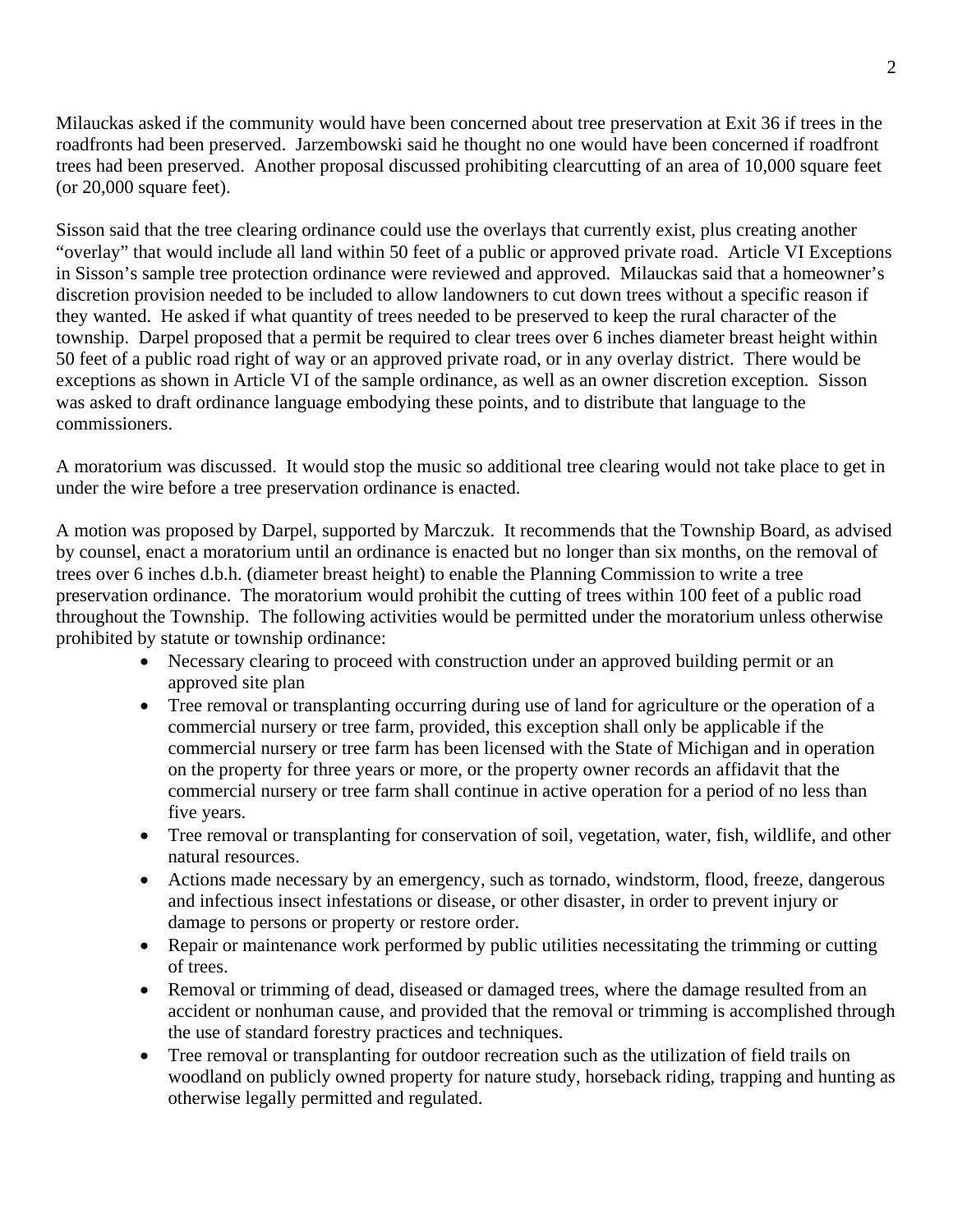Diameter breast height (d.b.h.) means the diameter in inches of a tree measured at four and one-half feet above the existing grade. For multi-trunk trees, the diameter is the total of the largest trunk size plus onehalf of the diameter of each additional trunk. The motion carried unanimously.

A motion by Darpel, supported by Olendorf, recommends that the Township Board, as advised by counsel, provide the following penalties under the moratorium. Any protected tree(s) removed or damaged, so as to threaten its continued viability, in non-compliance of the moratorium, must be replaced on a caliper by caliper basis. If a protected tree's caliper is too large to be replaced directly, then the largest available caliper tree in multiple groups would be required. For example, if a twenty-four inch caliper maple tree is removed, four six-inch caliber maple trees would need to be planted. Any unauthorized removal of a protected tree regulated by this moratorium shall constitute a municipal civil infraction. The maximum fine is five hundred dollars, plus costs and other sanctions, for each tree removed. The motion carried unanimously.

Olendorf would like to see ordinance language that would permit the Township to deny a building permit until trees were replaced when they were removed in violation of a future tree preservation ordinance. Milauckas mentioned that we needed to have landscape standards for the I-1 district, as we had none. The commercial standards could be used in the interim.

Olendorf, supported by Marszuk, moved to recommend that the Township Board, as advised by counsel, enact a moratorium until an ordinance is enacted but no longer than six months, on the issuance of building permits in the I-1 district to allow the Planning Commission to write a landscape design ordinance and a building design standard ordinance for that district. After concerns were expressed by several members, the motion and the support were withdrawn.

A motion by Olendorf, supported by Marszuk recommended that the Township Board, as advised by counsel, enact a moratorium until the relevant ordinance is enacted but no longer than six months, on the issuance of building permits in the C-1, C-2 and C-3 districts to allow the Planning Commission to write a building design standard ordinance for those districts, and in the I-1 district to allow the Planning Commission to write a landscape design ordinance and a building design standard ordinance for that district.

Olendorf said that the commission wanted aggressive cooperation of the community on design standards. Darpel said that review of future commercial and industrial projects would take half the time with building design standards, and that the Grand Haven Charter ordinance had many good ideas on this subject. The motion carried 4-2 with Milauckas and Hanson voting no.

Olendorf discussed his concern with the current standards for lake frontage and road frontage for properties south of Weeds Creek. There is a potential for more flag lots in that area due to a loophole in the current standards. He mentioned that Ganges Township requires 100 foot road frontage and 100 foot lake frontage to resolve this loophole. The commission will review the Tri-Community plan as well as current zoning to devise a way to close this loophole.

The commission discussed the future meeting schedule. The commission will meet on Tuesday, February 15 at 5:00 pm to continue to review proposed ordinances. The regular meeting of the commission will be on Wednesday, February 28 at 7:00 pm.